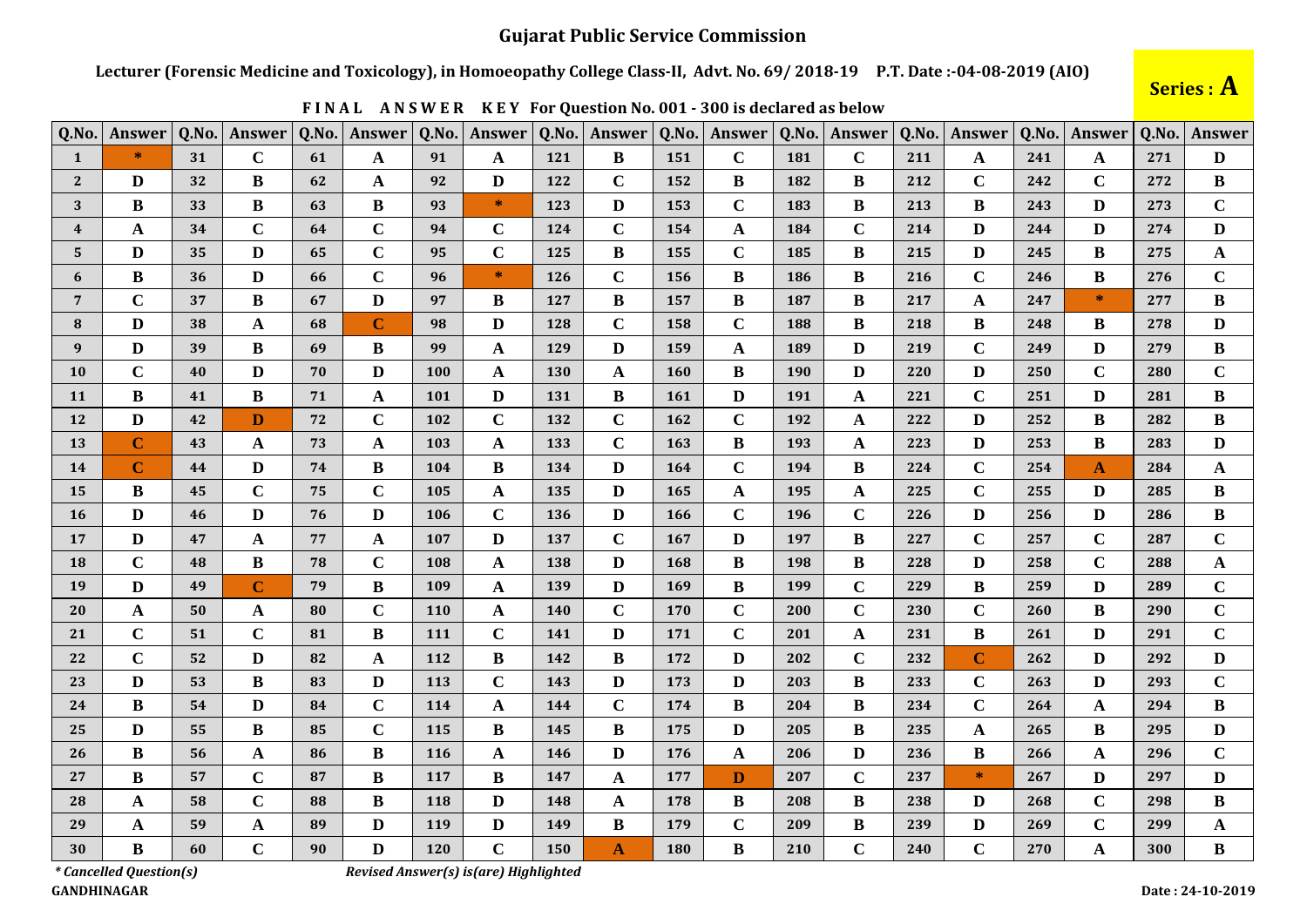Lecturer (Forensic Medicine and Toxicology), in Homoeopathy College Class-II, Advt. No. 69/2018-19 P.T. Date:-04-08-2019 (AIO)

| Q.No.          | Answer       | Q.No. | Answer       | Q.No. | Answer       | Q.No.      | Answer       | Q.No.      | Answer       | Q.No.      | Answer       | Q.No. | Answer       | Q.No. | Answer       | Q.No. | Answer       | Q.No. | Answer       |
|----------------|--------------|-------|--------------|-------|--------------|------------|--------------|------------|--------------|------------|--------------|-------|--------------|-------|--------------|-------|--------------|-------|--------------|
| $\mathbf{1}$   | $\mathbf C$  | 31    | $\mathbf C$  | 61    | B            | 91         | B            | 121        | D            | 151        | $\mathbf C$  | 181   | D            | 211   | B            | 241   | D            | 271   | $\mathbf C$  |
| $\overline{2}$ | $\mathbf C$  | 32    | D            | 62    | $\mathbf A$  | 92         | D            | 122        | B            | 152        | D            | 182   | $\mathbf C$  | 212   | $\mathbf C$  | 242   | D            | 272   | D            |
| 3              | D            | 33    | B            | 63    | $\mathbf D$  | 93         | $\mathbf C$  | 123        | D            | 153        | D            | 183   | A            | 213   | $\mathbf C$  | 243   | D            | 273   | $\mathbf C$  |
| $\overline{4}$ | B            | 34    | D            | 64    | $\mathbf C$  | 94         | $\mathbf C$  | 124        | $\mathbf C$  | 154        | B            | 184   | B            | 214   | $\mathbf C$  | 244   | A            | 274   | $\bf{B}$     |
| 5              | D            | 35    | $\bf{B}$     | 65    | $\mathbf C$  | 95         | B            | 125        | $\bf{B}$     | 155        | D            | 185   | $\mathbf A$  | 215   | A            | 245   | B            | 275   | $\mathbf{D}$ |
| 6              | B            | 36    | A            | 66    | $\bf{B}$     | 96         | D            | 126        | D            | 156        | A            | 186   | $\mathbf C$  | 216   | $\bf{B}$     | 246   | A            | 276   | $\mathbf C$  |
| $\overline{7}$ | B            | 37    | $\mathbf C$  | 67    | $\bf{B}$     | 97         | D            | 127        | A            | 157        | D            | 187   | D            | 217   | $\ast$       | 247   | D            | 277   | D            |
| 8              | A            | 38    | $\mathbf C$  | 68    | $\, {\bf B}$ | 98         | $\mathbf C$  | 128        | A            | 158        | $\bf{B}$     | 188   | A            | 218   | D            | 248   | $\mathbf C$  | 278   | $\bf{B}$     |
| 9              | A            | 39    | A            | 69    | $\mathbf D$  | 99         | D            | 129        | B            | 159        | $\mathbf C$  | 189   | $\mathbf A$  | 219   | D            | 249   | $\mathbf C$  | 279   | $\mathbf A$  |
| <b>10</b>      | B            | 40    | $\mathbf C$  | 70    | $\mathbf D$  | 100        | $\mathbf{A}$ | <b>130</b> | $\mathbf{A}$ | <b>160</b> | B            | 190   | $\mathbf A$  | 220   | $\mathbf C$  | 250   | $\mathbf{A}$ | 280   | $\bf{B}$     |
| <b>11</b>      | $\mathbf C$  | 41    | A            | 71    | $\mathbf{A}$ | 101        | B            | 131        | $\mathbf C$  | <b>161</b> | $\mathbf C$  | 191   | $\mathbf C$  | 221   | $\mathbf{A}$ | 251   | D            | 281   | $\mathbf A$  |
| 12             | B            | 42    | $\mathbf{A}$ | 72    | $\mathbf D$  | 102        | $\mathbf C$  | 132        | B            | 162        | $\bf{B}$     | 192   | B            | 222   | $\mathbf C$  | 252   | B            | 282   | $\mathbf C$  |
| 13             | $\bf{B}$     | 43    | B            | 73    | $\ast$       | 103        | D            | 133        | $\mathbf C$  | 163        | $\bf{B}$     | 193   | $\mathbf C$  | 223   | D            | 253   | $\mathbf C$  | 283   | $\bf{B}$     |
| 14             | $\mathbf C$  | 44    | $\mathbf C$  | 74    | $\mathbf C$  | 104        | $\mathbf C$  | 134        | A            | <b>164</b> | $\mathbf C$  | 194   | A            | 224   | D            | 254   | D            | 284   | $\bf{B}$     |
| 15             | D            | 45    | $\mathbf C$  | 75    | $\mathbf C$  | 105        | B            | 135        | $\mathbf C$  | 165        | B            | 195   | B            | 225   | B            | 255   | $\mathbf A$  | 285   | $\bf{B}$     |
| <b>16</b>      | D            | 46    | $\mathbf C$  | 76    | $\ast$       | 106        | $\mathbf C$  | 136        | B            | <b>166</b> | B            | 196   | A            | 226   | B            | 256   | $\mathbf C$  | 286   | D            |
| 17             | B            | 47    | D            | 77    | $\bf{B}$     | 107        | B            | 137        | B            | 167        | B            | 197   | $\bf{B}$     | 227   | $\ast$       | 257   | B            | 287   | $\mathbf C$  |
| 18             | $\mathbf A$  | 48    | $\mathbf C$  | 78    | $\mathbf D$  | 108        | $\mathbf C$  | 138        | $\mathbf C$  | 168        | $\bf{B}$     | 198   | $\mathbf{D}$ | 228   | $\bf{B}$     | 258   | D            | 288   | $\, {\bf B}$ |
| 19             | B            | 49    | В            | 79    | $\mathbf{A}$ | 109        | D            | 139        | A            | 169        | D            | 199   | D            | 229   | D            | 259   | B            | 289   | B            |
| 20             | D            | 50    | D            | 80    | $\mathbf{A}$ | <b>110</b> | $\mathbf{A}$ | <b>140</b> | B            | 170        | D            | 200   | $\mathbf C$  | 230   | $\mathbf C$  | 260   | $\mathbf C$  | 290   | $\mathbf C$  |
| 21             | $\bf{B}$     | 51    | A            | 81    | $\ast$       | 111        | $\bf{B}$     | 141        | D            | 171        | A            | 201   | $\mathbf C$  | 231   | D            | 261   | $\bf{B}$     | 291   | $\mathbf{A}$ |
| 22             | D            | 52    | $\mathbf C$  | 82    | $\mathbf D$  | 112        | $\mathbf C$  | 142        | $\mathbf C$  | 172        | $\mathbf{A}$ | 202   | D            | 232   | B            | 262   | B            | 292   | $\mathbf C$  |
| 23             | $\mathbf{A}$ | 53    | A            | 83    | $\bf{B}$     | 113        | $\mathbf C$  | 143        | B            | 173        | A            | 203   | $\mathbf{D}$ | 233   | B            | 263   | D            | 293   | $\bf{B}$     |
| 24             | D            | 54    | B            | 84    | $\mathbf A$  | 114        | D            | 144        | $\mathbf C$  | 174        | B            | 204   | $\mathbf C$  | 234   | $\mathbf A$  | 264   | A            | 294   | D            |
| 25             | $\mathbf C$  | 55    | $\mathbf C$  | 85    | $\mathbf{D}$ | 115        | D            | 145        | A            | 175        | A            | 205   | $\mathbf C$  | 235   | D            | 265   | B            | 295   | D            |
| 26             | $\mathbf{D}$ | 56    | $\mathbf{D}$ | 86    | $\, {\bf B}$ | <b>116</b> | $\mathbf{D}$ | 146        | $\mathbf C$  | 176        | $\mathbf C$  | 206   | $\mathbf{D}$ | 236   | D            | 266   | $\bf{B}$     | 296   | $\mathbf C$  |
| 27             | $\mathbf A$  | 57    | $\mathbf{A}$ | 87    | $\mathbf C$  | 117        | $\mathbf C$  | 147        | D            | 177        | $\bf{B}$     | 207   | $\mathbf C$  | 237   | $\mathbf C$  | 267   | $\mathbf C$  | 297   | $\mathbf A$  |
| 28             | B            | 58    | $\mathbf C$  | 88    | $\mathbf D$  | 118        | $\mathbf{D}$ | 148        | B            | 178        | $\bf{B}$     | 208   | $\mathbf{D}$ | 238   | $\mathbf C$  | 268   | A            | 298   | B            |
| 29             | $\mathbf C$  | 59    | B            | 89    | $\mathbf D$  | 119        | $\mathbf{D}$ | 149        | $\bf{B}$     | 179        | $\mathbf C$  | 209   | B            | 239   | D            | 269   | $\mathbf C$  | 299   | $\mathbf C$  |
| 30             | $\mathbf A$  | 60    | $\mathbf C$  | 90    | $\mathbf C$  | 120        | $\mathbf C$  | 150        | $\mathbf C$  | <b>180</b> | $\mathbf C$  | 210   | $\mathbf C$  | 240   | $\bf{B}$     | 270   | $\mathbf C$  | 300   | $\mathbf{D}$ |

FINAL ANSWER KEY For Question No. 001 - 300 is declared as below

Series : B

\*Cancelled Question(s)

Revised Answer(s) is(are) Highlighted

**GANDHINAGAR**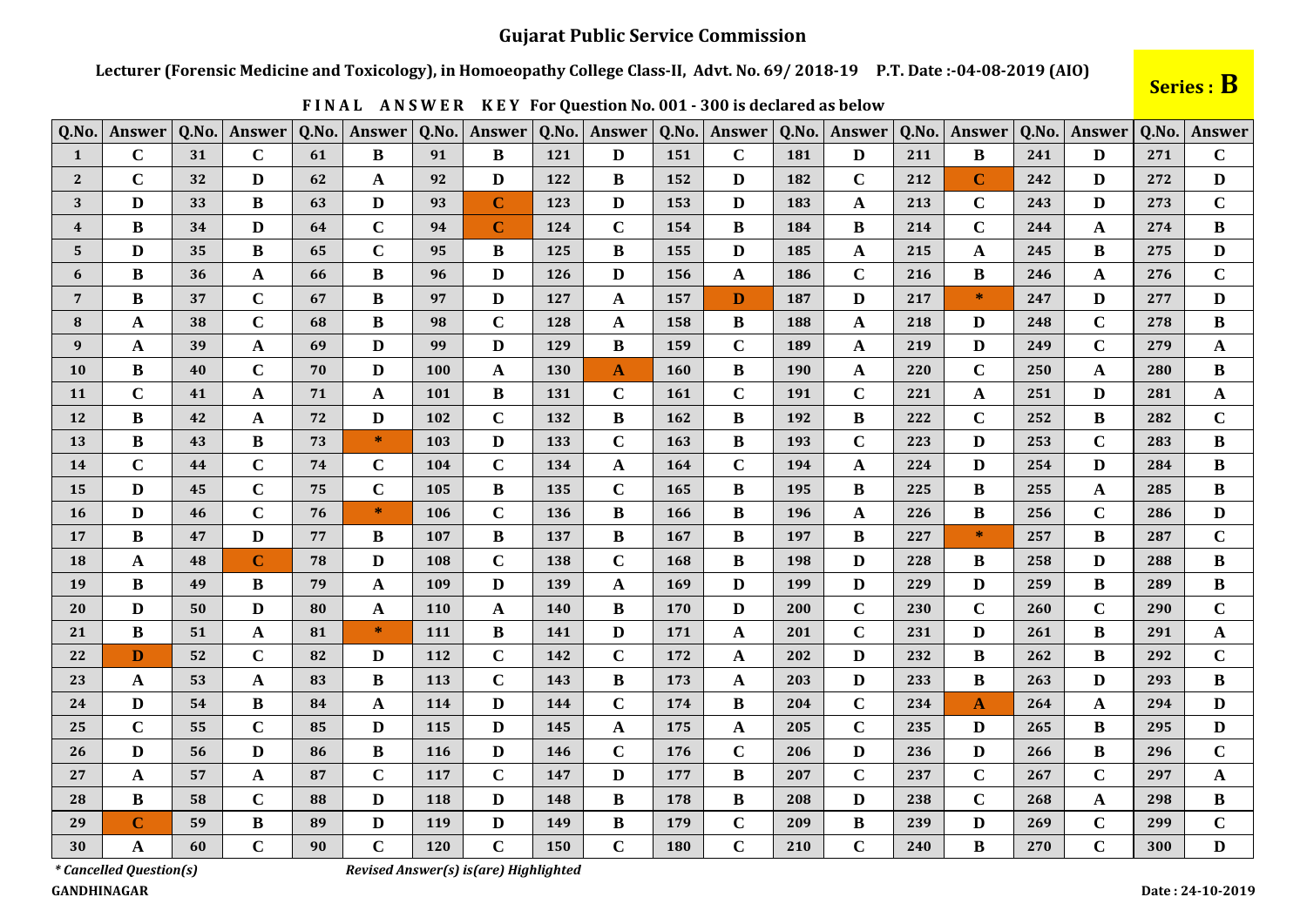## **Gujarat Public Service Commission**

Lecturer (Forensic Medicine and Toxicology), in Homoeopathy College Class-II, Advt. No. 69/2018-19 P.T. Date:-04-08-2019 (AIO)

| Q.No.          | Answer      | Q.No. | Answer      | Q.No. | <b>Answer</b> | Q.No.      | Answer      | Q.No.      | Answer      | Q.No.      | Answer       | Q.No. | Answer       | Q.No. | Answer       | Q.No. | <b>Answer</b> | Q.No. | <b>Answer</b> |
|----------------|-------------|-------|-------------|-------|---------------|------------|-------------|------------|-------------|------------|--------------|-------|--------------|-------|--------------|-------|---------------|-------|---------------|
| $\mathbf{1}$   | B           | 31    | A           | 61    | $\ast$        | 91         | $\mathbf C$ | 121        | D           | 151        | B            | 181   | D            | 211   | $\mathbf C$  | 241   | $\mathbf C$   | 271   | A             |
| $\mathbf{2}$   | A           | 32    | $\mathbf C$ | 62    | D             | 92         | D           | 122        | $\mathbf C$ | 152        | $\mathbf C$  | 182   | B            | 212   | D            | 242   | D             | 272   | $\mathbf C$   |
| 3              | D           | 33    | A           | 63    | B             | 93         | B           | <b>123</b> | B           | 153        | $\mathbf C$  | 183   | D            | 213   | $\mathbf C$  | 243   | D             | 273   | $\bf{B}$      |
| $\overline{4}$ | $\mathbf C$ | 34    | B           | 64    | $\mathbf{A}$  | 94         | D           | 124        | $\mathbf C$ | 154        | D            | 184   | $\mathbf C$  | 214   | B            | 244   | $\mathbf C$   | 274   | D             |
| 5              | $\mathbf C$ | 35    | $\mathbf C$ | 65    | D             | 95         | B           | 125        | A           | 155        | D            | 185   | B            | 215   | D            | 245   | $\mathbf C$   | 275   | D             |
| 6              | B           | 36    | D           | 66    | B             | 96         | A           | <b>126</b> | $\mathbf C$ | 156        | D            | 186   | D            | 216   | $\mathbf C$  | 246   | D             | 276   | $\mathbf C$   |
| $\overline{7}$ | B           | 37    | $\mathbf A$ | 67    | $\mathbf C$   | 97         | $\mathbf C$ | 127        | D           | 157        | $\mathbf C$  | 187   | $\mathbf A$  | 217   | D            | 247   | $\mathbf C$   | 277   | $\mathbf A$   |
| 8              | B           | 38    | $\mathbf C$ | 68    | $\mathbf{D}$  | 98         | $\mathbf C$ | <b>128</b> | B           | 158        | D            | 188   | A            | 218   | B            | 248   | D             | 278   | B             |
| 9              | D           | 39    | B           | 69    | D             | 99         | A           | 129        | B           | 159        | D            | 189   | $\bf{B}$     | 219   | A            | 249   | B             | 279   | $\mathbf C$   |
| <b>10</b>      | D           | 40    | $\mathbf C$ | 70    | $\mathbf C$   | <b>100</b> | $\mathbf C$ | <b>130</b> | $\mathbf C$ | <b>160</b> | $\mathbf C$  | 190   | $\mathbf{A}$ | 220   | B            | 250   | $\mathbf C$   | 280   | D             |
| 11             | A           | 41    | $\mathbf C$ | 71    | B             | 101        | $\mathbf C$ | <b>131</b> | $\mathbf C$ | 161        | $\mathbf{D}$ | 191   | $\mathbf C$  | 221   | D            | 251   | B             | 281   | $\mathbf A$   |
| 12             | D           | 42    | $\mathbf C$ | 72    | $\mathbf{D}$  | 102        | B           | 132        | D           | 162        | $\mathbf C$  | 192   | B            | 222   | D            | 252   | $\mathbf C$   | 282   | $\mathbf C$   |
| 13             | $\ast$      | 43    | D           | 73    | $\mathbf C$   | 103        | B           | 133        | D           | 163        | $\mathbf A$  | 193   | $\mathbf C$  | 223   | D            | 253   | $\mathbf C$   | 283   | D             |
| 14             | $\mathbf C$ | 44    | B           | 74    | $\mathbf C$   | 104        | $\mathbf C$ | 134        | B           | 164        | B            | 194   | A            | 224   | A            | 254   | $\mathbf C$   | 284   | D             |
| 15             | $\mathbf C$ | 45    | D           | 75    | B             | 105        | B           | 135        | D           | 165        | $\mathbf A$  | 195   | $\mathbf C$  | 225   | B            | 255   | $\mathbf A$   | 285   | B             |
| <b>16</b>      | $\ast$      | 46    | B           | 76    | D             | 106        | B           | 136        | A           | 166        | $\mathbf C$  | 196   | B            | 226   | A            | 256   | B             | 286   | B             |
| 17             | B           | 47    | $\bf{B}$    | 77    | $\mathbf{D}$  | 107        | B           | 137        | D           | 167        | $\mathbf{D}$ | 197   | B            | 227   | D            | 257   | $\ast$        | 287   | $\ast$        |
| 18             | D           | 48    | A           | 78    | $\mathbf C$   | 108        | B           | 138        | B           | 168        | A            | 198   | $\mathbf C$  | 228   | $\mathbf C$  | 258   | D             | 288   | B             |
| 19             | A           | 49    | A           | 79    | D             | 109        | D           | 139        | $\mathbf C$ | 169        | A            | 199   | A            | 229   | $\mathbf C$  | 259   | D             | 289   | D             |
| 20             | A           | 50    | B           | 80    | $\mathbf{A}$  | <b>110</b> | D           | <b>140</b> | B           | 170        | A            | 200   | $\bf{B}$     | 230   | $\mathbf{A}$ | 260   | $\mathbf C$   | 290   | $\mathbf C$   |
| 21             | A           | 51    | $\mathbf C$ | 81    | B             | 111        | A           | <b>141</b> | B           | 171        | $\mathbf C$  | 201   | B            | 231   | D            | 261   | A             | 291   | D             |
| 22             | A           | 52    | B           | 82    | D             | 112        | A           | 142        | $\mathbf C$ | 172        | B            | 202   | B            | 232   | B            | 262   | $\mathbf C$   | 292   | B             |
| 23             | B           | 53    | B           | 83    | $\mathbf{A}$  | 113        | A           | 143        | D           | 173        | $\mathbf C$  | 203   | D            | 233   | $\mathbf C$  | 263   | B             | 293   | $\bf{B}$      |
| 24             | $\mathbf C$ | 54    | $\mathbf C$ | 84    | D             | 114        | B           | 144        | $\mathbf C$ | 174        | A            | 204   | A            | 234   | D            | 264   | B             | 294   | $\mathbf{A}$  |
| 25             | $\mathbf C$ | 55    | D           | 85    | $\mathbf C$   | 115        | A           | 145        | B           | 175        | B            | 205   | $\bf{B}$     | 235   | A            | 265   | B             | 295   | D             |
| 26             | $\mathbf C$ | 56    | D           | 86    | D             | <b>116</b> | $\mathbf C$ | 146        | $\mathbf C$ | 176        | $\mathbf A$  | 206   | B            | 236   | $\mathbf C$  | 266   | D             | 296   | D             |
| 27             | D           | 57    | B           | 87    | $\mathbf A$   | 117        | B           | 147        | B           | 177        | $\bf{B}$     | 207   | $\mathbf C$  | 237   | B            | 267   | $\mathbf C$   | 297   | $\mathbf C$   |
| 28             | $\mathbf C$ | 58    | A           | 88    | $\bf{B}$      | 118        | B           | <b>148</b> | $\mathbf C$ | 178        | $\mathbf{D}$ | 208   | A            | 238   | D            | 268   | B             | 298   | $\mathbf C$   |
| 29             | B           | 59    | B           | 89    | $\mathbf C$   | 119        | $\mathbf C$ | 149        | D           | 179        | D            | 209   | $\mathbf C$  | 239   | B            | 269   | B             | 299   | D             |
| 30             | D           | 60    | D           | 90    | $\mathbf{A}$  | 120        | $\mathbf C$ | <b>150</b> | A           | 180        | $\mathbf C$  | 210   | $\mathbf C$  | 240   | $\mathbf C$  | 270   | $\mathbf C$   | 300   | $\bf{B}$      |

FINAL ANSWER KEY For Question No. 001 - 300 is declared as below

## Series : C

\*Cancelled Question(s)

Revised Answer(s) is(are) Highlighted

**GANDHINAGAR**